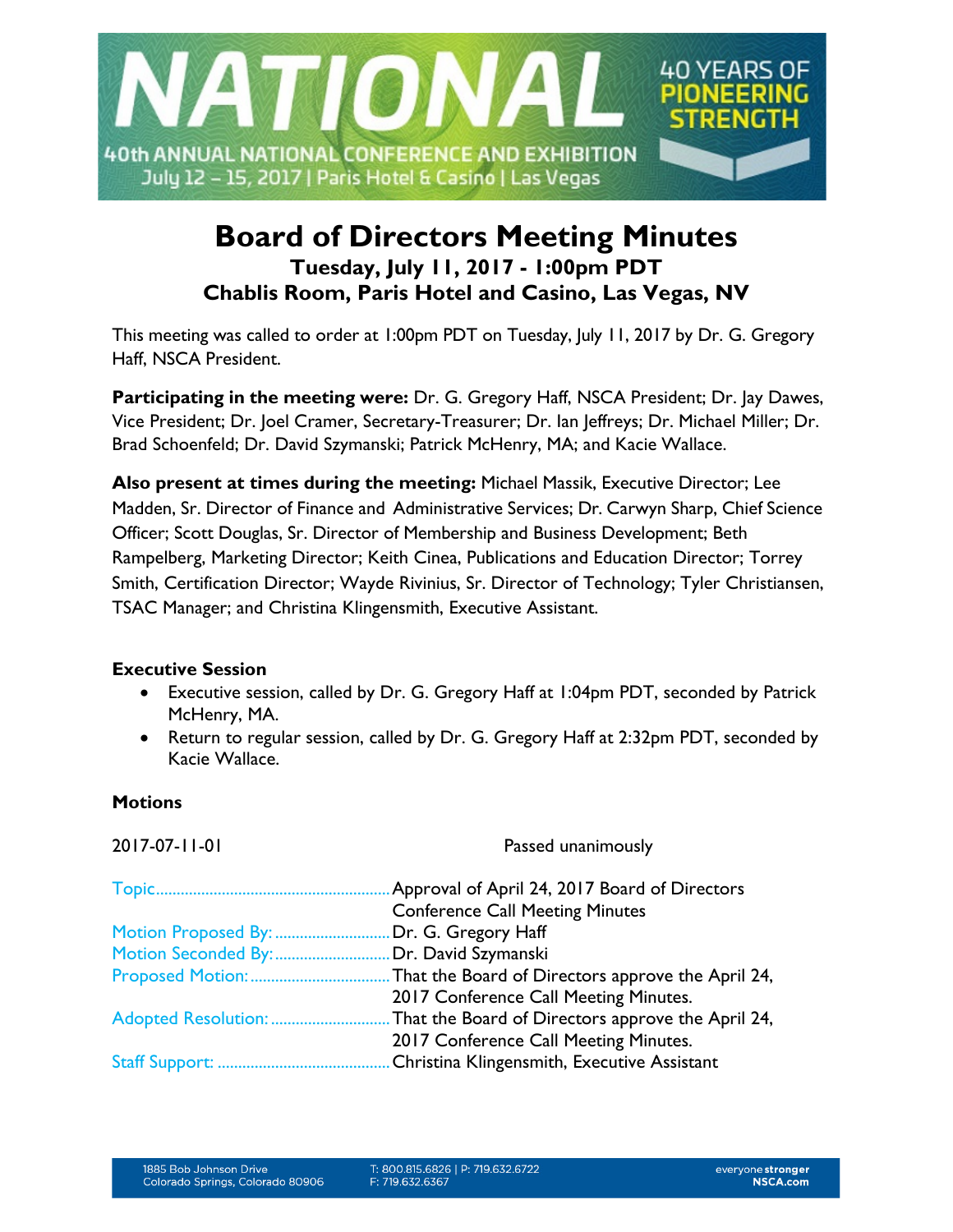

2017-07-11-02 Passed unanimously

|                                                                                  | Annual approval of signors for all bank and investment<br>accounts                                                                                                                                                        |
|----------------------------------------------------------------------------------|---------------------------------------------------------------------------------------------------------------------------------------------------------------------------------------------------------------------------|
| Motion Proposed By:  Dr. Joel Cramer<br>Motion Seconded By:  Dr. G. Gregory Haff | Lee Madden, and Wayde Rivinius as signors for all bank<br>and investment accounts and rescinds all previous                                                                                                               |
| Adopted Resolution:                                                              | adopted signor motions.<br>That the Board of Directors approves Michael Massik,<br>Lee Madden, and Wayde Rivinius as signors for all bank<br>and investment accounts and rescinds all previous<br>adopted signor motions. |
|                                                                                  | Lee Madden, Sr. Director of Finance and<br><b>Administrative Services</b>                                                                                                                                                 |
| 2017-07-11-03                                                                    | Postponed to July 15, 2017                                                                                                                                                                                                |
|                                                                                  | <b>Professional Standards and Guidelines</b>                                                                                                                                                                              |
| Motion Proposed By:  Patrick McHenry, MA                                         |                                                                                                                                                                                                                           |
| Motion Seconded By:  Dr. Michael Miller                                          |                                                                                                                                                                                                                           |
|                                                                                  | revised version of the Strength & Conditioning<br>Professional Standards & Guidelines as presented.                                                                                                                       |
| Adopted Resolution:                                                              |                                                                                                                                                                                                                           |
|                                                                                  |                                                                                                                                                                                                                           |
| 2017-07-11-04                                                                    | Passed unanimously                                                                                                                                                                                                        |
|                                                                                  | <b>Schools</b>                                                                                                                                                                                                            |
| Motion Proposed By:  Patrick McHenry, MA                                         |                                                                                                                                                                                                                           |
| Motion Seconded By:                                                              | Dr. Joel Cramer                                                                                                                                                                                                           |
|                                                                                  | That the NSCA Board of Directors charge the                                                                                                                                                                               |
|                                                                                  | Executive Director to investigate what would be<br>required to undertake a state-by-state legislative<br>initiative to advocate for qualified strength and<br>conditioning professionals in secondary schools.            |
| Adopted Resolution:                                                              | That the NSCA Board of Directors charge the<br>Executive Director to investigate what would be<br>required to undertake a state-by-state legislative                                                                      |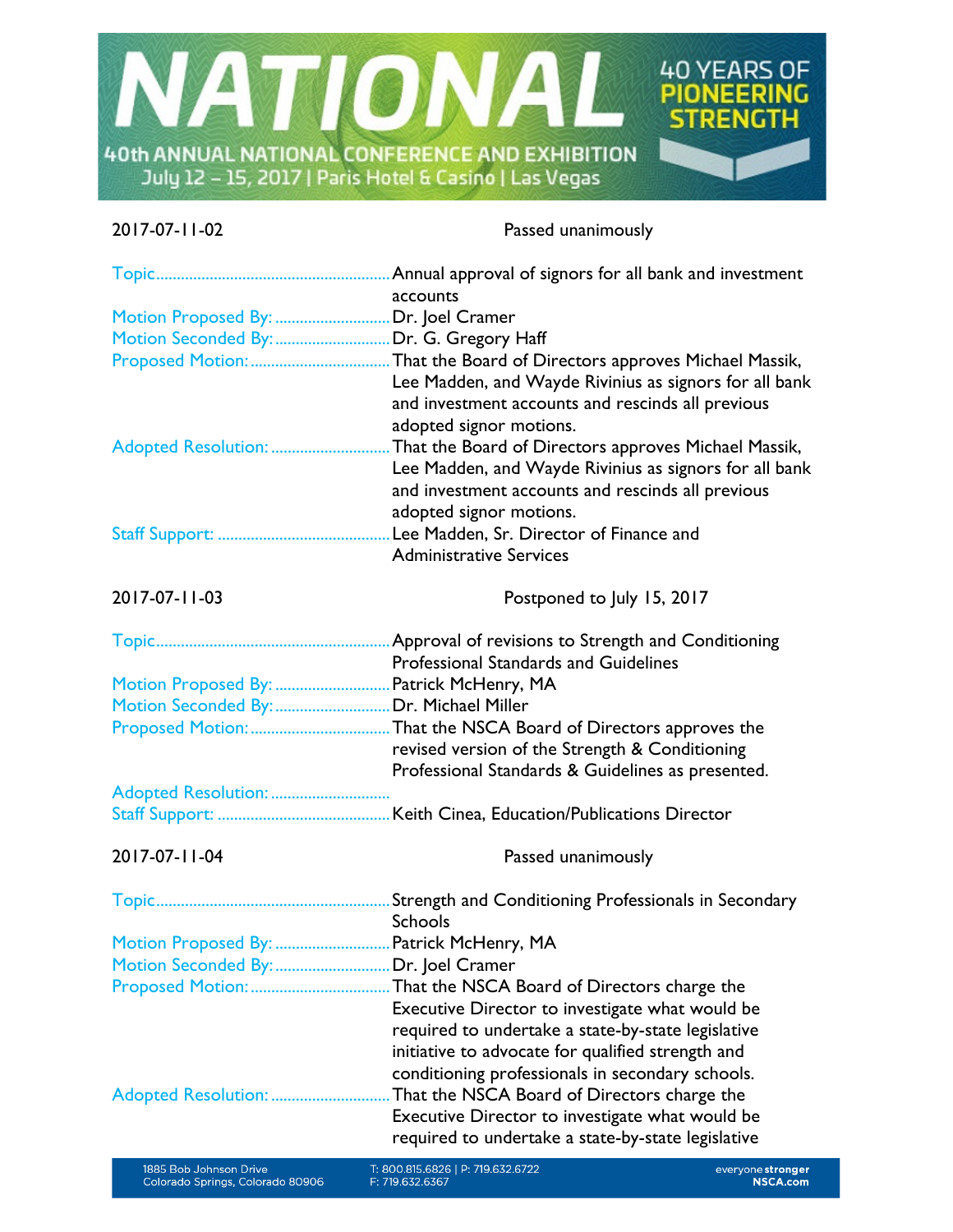

| initiative to advocate for qualified strength and |
|---------------------------------------------------|
| conditioning professionals in secondary schools.  |
|                                                   |

Dr. Michael Miller recused and left the room.

# 2017-07-11-05 Passed by a vote of 8

|                                         | Approval of new Fellows of the NSCA               |
|-----------------------------------------|---------------------------------------------------|
| Motion Proposed By: Dr. David Szymanski |                                                   |
| Motion Seconded By:                     | Dr. G. Gregory Haff                               |
|                                         | That the Board of Directors approves Dr. Jonathan |
|                                         | Anning, Dr. David Bellar, Robert Linkul, and Dr.  |
|                                         | Michael Miller as Fellows of the NSCA.            |
| Adopted Resolution:                     | That the Board of Directors approves Dr. Jonathan |
|                                         | Anning, Dr. David Bellar, Robert Linkul, and Dr.  |
|                                         | Michael Miller as Fellows of the NSCA.            |
|                                         | Lee Madden, Sr. Director of Finance and           |
|                                         | <b>Administrative Services</b>                    |

Dr. Michael Miller returned to the room.

| 2017-07-11-06       | Passed unanimously                                    |
|---------------------|-------------------------------------------------------|
|                     | Approval of revision to Fellowship Review Committee   |
|                     | <b>Application/Guidelines Purpose Statement</b>       |
| Motion Proposed By: | Dr. David Szymanski                                   |
| Motion Seconded By: | Dr. Michael Miller                                    |
| Proposed Motion:    | That the Board of Directors approves the revisions to |
|                     | the Fellowship Review Committee                       |
|                     | Application/Guidelines Purpose Statement as           |
|                     | presented.                                            |
| Adopted Resolution: | That the Board of Directors approves the revisions to |
|                     | the Fellowship Review Committee                       |
|                     | Application/Guidelines Purpose Statement as           |
|                     | presented.                                            |
|                     | Lee Madden, Sr. Director of Finance and               |
|                     | <b>Administrative Services</b>                        |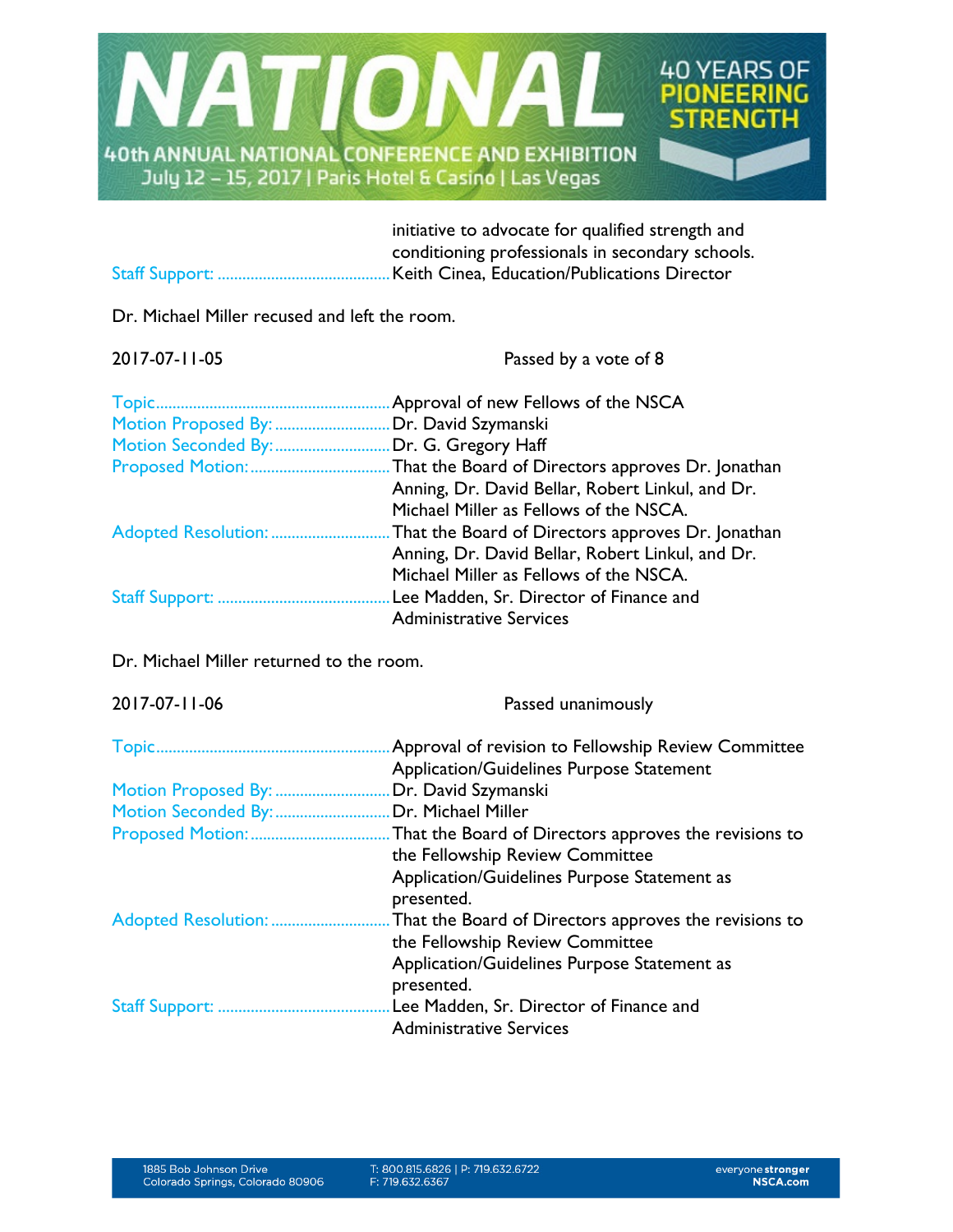

2017-07-11-07 Postponed to July 15, 2017

| Motion Proposed By:  Dr. lan Jeffreys<br>Motion Seconded By:  Dr. G. Gregory Haff | Approval of Diversity Committee Members<br>Taylor, Christopher Torres, Dwan Riggins, and Mark<br>Deaton as Diversity Committee members.                                             |
|-----------------------------------------------------------------------------------|-------------------------------------------------------------------------------------------------------------------------------------------------------------------------------------|
|                                                                                   |                                                                                                                                                                                     |
|                                                                                   |                                                                                                                                                                                     |
| 2017-07-11-08                                                                     | Passed unanimously                                                                                                                                                                  |
|                                                                                   |                                                                                                                                                                                     |
| Motion Proposed By:  Dr. Michael Miller                                           |                                                                                                                                                                                     |
| Motion Seconded By:  Dr. Jay Dawes                                                |                                                                                                                                                                                     |
|                                                                                   | application to form an NSCA LaCrosse Special Interest<br>Group (SIG) based on the procedure for approving SIGs<br>and the recommendations submitted by the Membership<br>Committee. |
|                                                                                   | application to form an NSCA LaCrosse Special Interest<br>Group (SIG) based on the procedure for approving SIGs<br>and the recommendations submitted by the Membership<br>Committee. |
|                                                                                   | Scott Douglas, Sr. Director of Membership and Business<br>Development                                                                                                               |

Dr. Joel Cramer left the room.

Passed by a vote of 8

|                     | Approval of Education Committee Guidelines     |
|---------------------|------------------------------------------------|
| Motion Proposed By: | Dr. Michael Miller                             |
| Motion Seconded By: | Dr. Brad Schoenfeld                            |
|                     | . That the NSCA Board of Directors approve the |
|                     | Education Committee Guidelines as presented.   |
|                     |                                                |
|                     | Education Committee Guidelines as presented.   |
|                     | Keith Cinea, Publications/Education Director   |

Dr. Joel Cramer returned to the room.